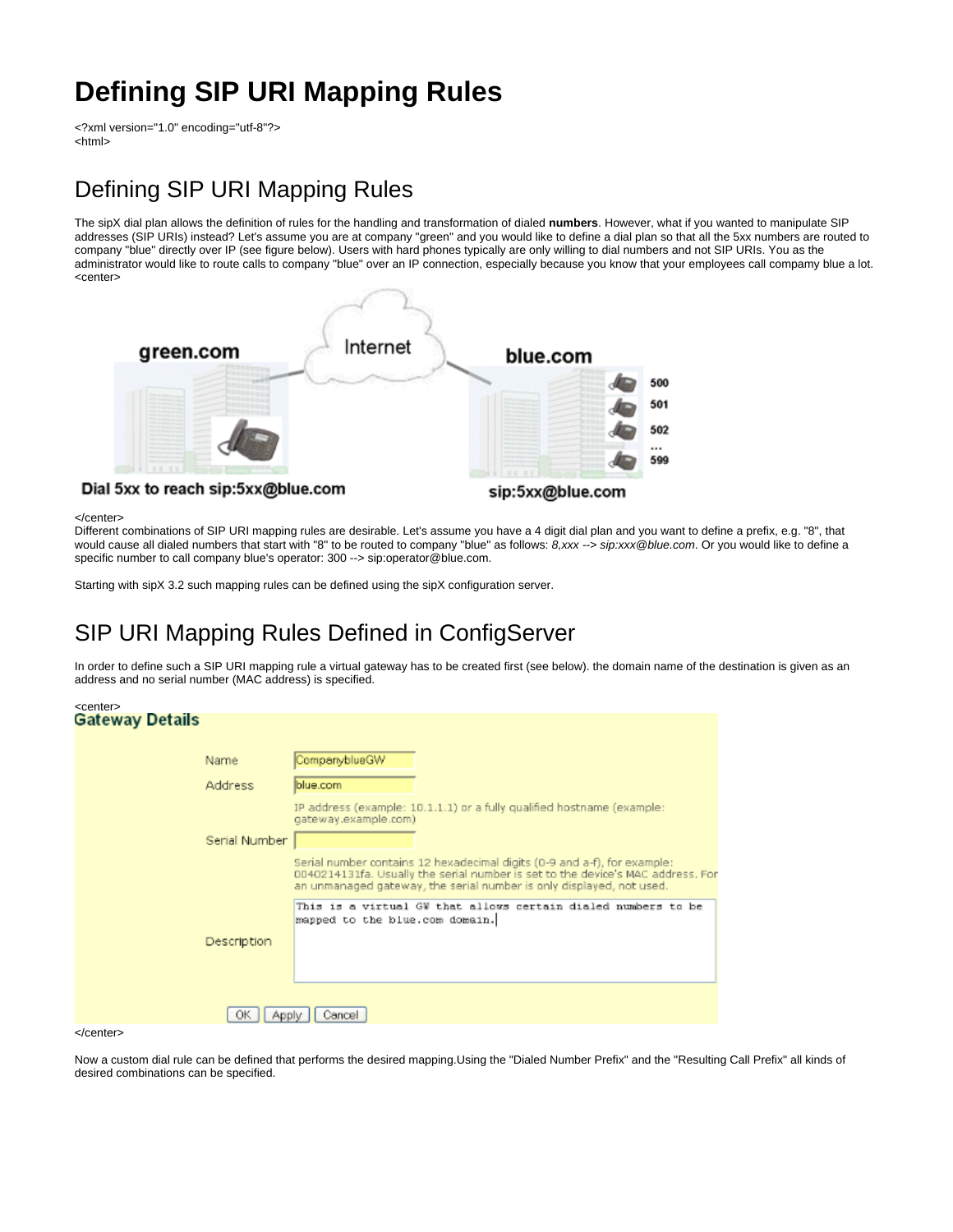**Note:** The "Resulting Call Prefix" should also be able to accommodate an alphanumeric string. However, ConfigServer currently still limits this capability to numeric values (see [XCF-1086](http://track.sipfoundry.org/browse/XCF-1086)).  $<$ C

| <center><br/><b>Custom Dialing Rule</b></center> |                                                                                                                                                         |
|--------------------------------------------------|---------------------------------------------------------------------------------------------------------------------------------------------------------|
|                                                  |                                                                                                                                                         |
| Enabled                                          | $\overline{\triangledown}$                                                                                                                              |
| Name                                             | CompanyBlue                                                                                                                                             |
| Description                                      | Map dialed numbers 5xx to sip:5xx@blue.com to<br>reach company blue over IP using the virtual GW<br>for company blue.                                   |
| <b>Dialed Number</b>                             |                                                                                                                                                         |
| Prefix<br> 5                                     | $\blacktriangleright$ Add<br>2 digits                                                                                                                   |
|                                                  |                                                                                                                                                         |
| Required Permissions                             |                                                                                                                                                         |
| NoAccess<br>п                                    |                                                                                                                                                         |
| Voicemail                                        |                                                                                                                                                         |
| 900Dialing<br>TollFree<br>г                      |                                                                                                                                                         |
| LongDistanceDialing                              |                                                                                                                                                         |
| InternationalDialing                             |                                                                                                                                                         |
| LocalDialing                                     |                                                                                                                                                         |
| AutoAttendant                                    |                                                                                                                                                         |
| ForwardCallsExternal                             |                                                                                                                                                         |
| RecordSystemPrompts<br>п                         |                                                                                                                                                         |
| ValidUser                                        |                                                                                                                                                         |
| <b>Resulting Call</b>                            |                                                                                                                                                         |
| Prefix $ 5$                                      | Variable part of dialed number v                                                                                                                        |
|                                                  |                                                                                                                                                         |
| Gateways                                         | <b>Add New Gateway</b><br><b>Add Existing Gateway</b>                                                                                                   |
|                                                  |                                                                                                                                                         |
| Name                                             | <b>Address</b><br>Description<br>This is a virtual GW that allows certain dialed numbers to be mapped to the blue.com domain.<br>CompanyBlueGW blue.com |
| Move Up                                          | Move Down<br>Remove                                                                                                                                     |
| OK<br>Apply                                      | Cancel                                                                                                                                                  |

#### </center>

**Note:** The order in which dialing rules are specified matters in sipX. More specific rules have to appear **before** more generic rules. Since SIP URI mapping rules are generally more specific than some of the default rules, make sure you move them up before activation.

## Manually Defining SIP Routing

{{Box Important| The following only applies to expert users; use these manual processes only as a last resort. In most cases it's better to use dialing rules, hunt groups or call forwarding to achieve the same functionality.|}

For background, see how the actual routing decisions are made in the Registry/Redirect server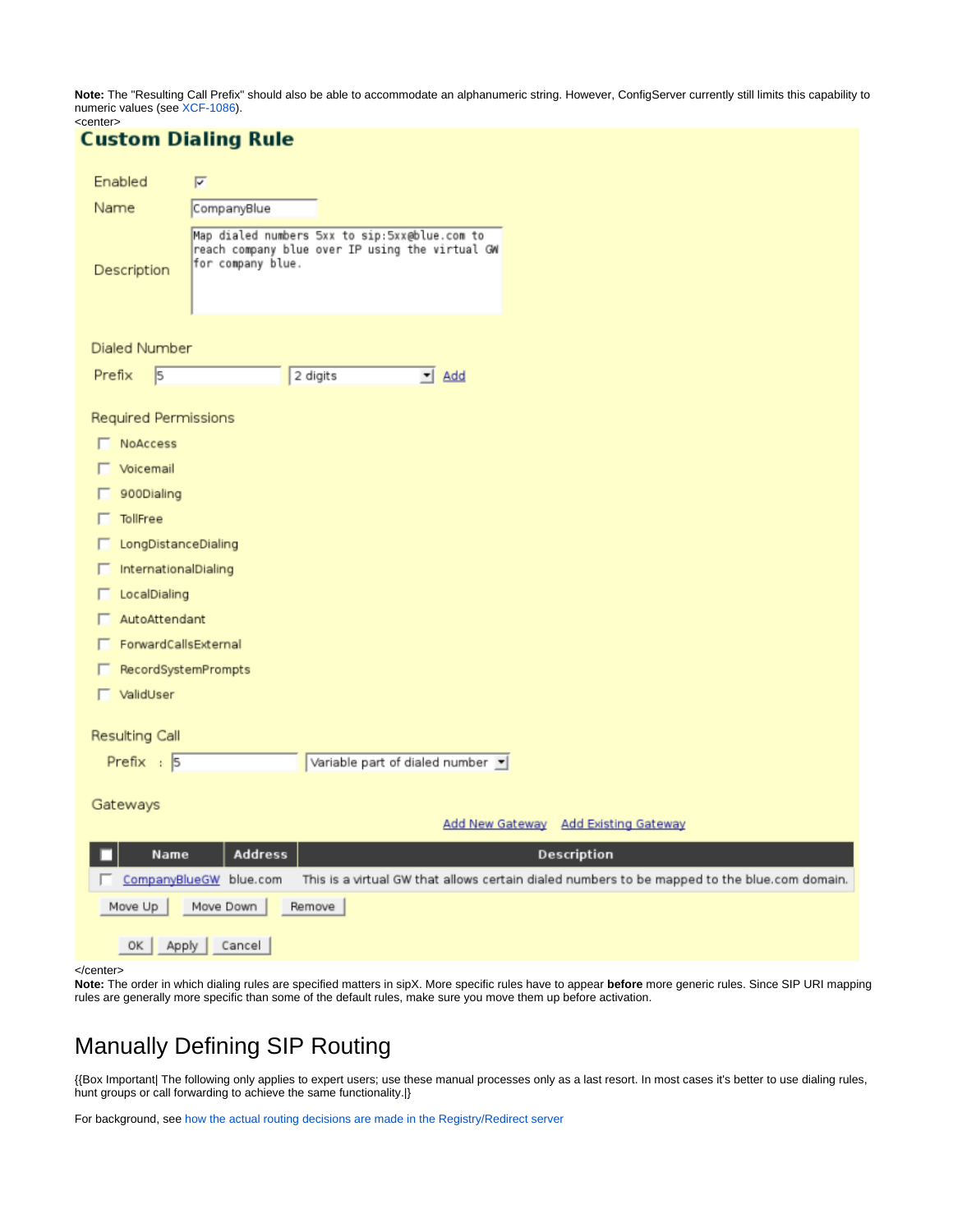### Manual Aliases

Sometimes you need to specify many such SIP URI routing rules. An example could be that you would like to define numeric aliases for many destinations registered at many different domains. Such a service could also be looked at as **global speed dialing of SIP URIs**. If you are an expert user, there is a possibility to define external aliases in an XML configuration file that can be added to the sipXecs system. The location of this file can be specified in sipxco nfig.properties (in 3.X and below, use sipxconfig.properties.in)

Look for the external aliases section and add the name of your file(s) to externalAliases.aliasAddins. You can add multiple comma separated file names. {{Box File| /etc/sipxpbx/sipxconfig.properties (/etc/sipxpbx/sipxconfig.properties.in in 3.X and below) |

```
 # external aliases
 externalAliases.addinsDirectory=/usr/share/java/sipXecs
 externalAliases.aliasAddins=ext_aliases.xml, my_ext_aliases.xml
```
}}

An example of such an XML file,  $my\_ext\_aliases.xml$ , looks like this: {{Box File| Example file /usr/share/java/sipXecs/my\_ext\_aliases.xml|

```
 <items type="alias" xmlns="http://www.sipfoundry.org/sipX/schema/xml/alias-00-00">
  <!-- map 77000 to another domain -->
   <item>
    <identity>77000@example.com</identity>
     <contact>sip:77000@host.example.com</contact>
   </item>
   <!-- map 1234567 to another number at another domain -->
  <item>
     <identity>1234567@example.com</identity>
     <contact>sip:7654321@sipfoundry.org</contact>
 \epsilon/item>
 </items>
```
### }}

**Note:** The URL stated in the file above is just a namespace identifier and does not exist on the Internet. It needs to match the targetNamespace attribute in the schema, which is in the sipXregistry/meta directory.

This example file shows how to add a set of fixed mappings from one SIP address to another. Each <item> element below creates an alias that directs incoming requests for the <identity> address to the <contact> address. This does not specify patterns, only exact matches. (For patterns, use the dialing rules interface as described above.)

### **To create a set of aliases:**

- Copy this file to /usr/share/java/sipXecs directory (or to the directory designated by externalAliases.addinsDirectory property)
- Edit the example to create the set of aliases you want
- Check that your copied file syntax is valid by running the following command. If no errors are reported the file is ok and you can now restart sipXconfig.

{{Box Code| Optional: Validate XML file syntax|

sipx-validate-xml /usr/share/java/sipXecs/copiedfile.xml

}}

After this change every time sipXconfig generates its set of aliases it will include aliases from your file as well. You can trigger generation of aliases by adding and removing an alias to any user at any time using the sipXconfig UI. You can do this as an alternative to manually restarting sipXconfig after you modified the external aliases file.

### Manual Mapping and Fallback Rules

When you can express the routing change that you want to make as a pattern, and especially if you don't know all the possible addresses you need to route to, then you can use an external Mapping rule or Fallback rule. Again **try to use the facilties in the web interface to do this first**.

You can specify an external mapping rule or fallback rule that will be inserted by sipXconfig into the rules it generates. Usually, mapping rules are only for destinations within your domain, and fallback rules are for destinations outside your domain.

The location of the rules file can be specified in sipxconfig.properties.in

Look for the fallbackRules.externalRulesFileName property and add the name of your file. {{Box File| /etc/sipxpbx/sipxconfig.properties.in|